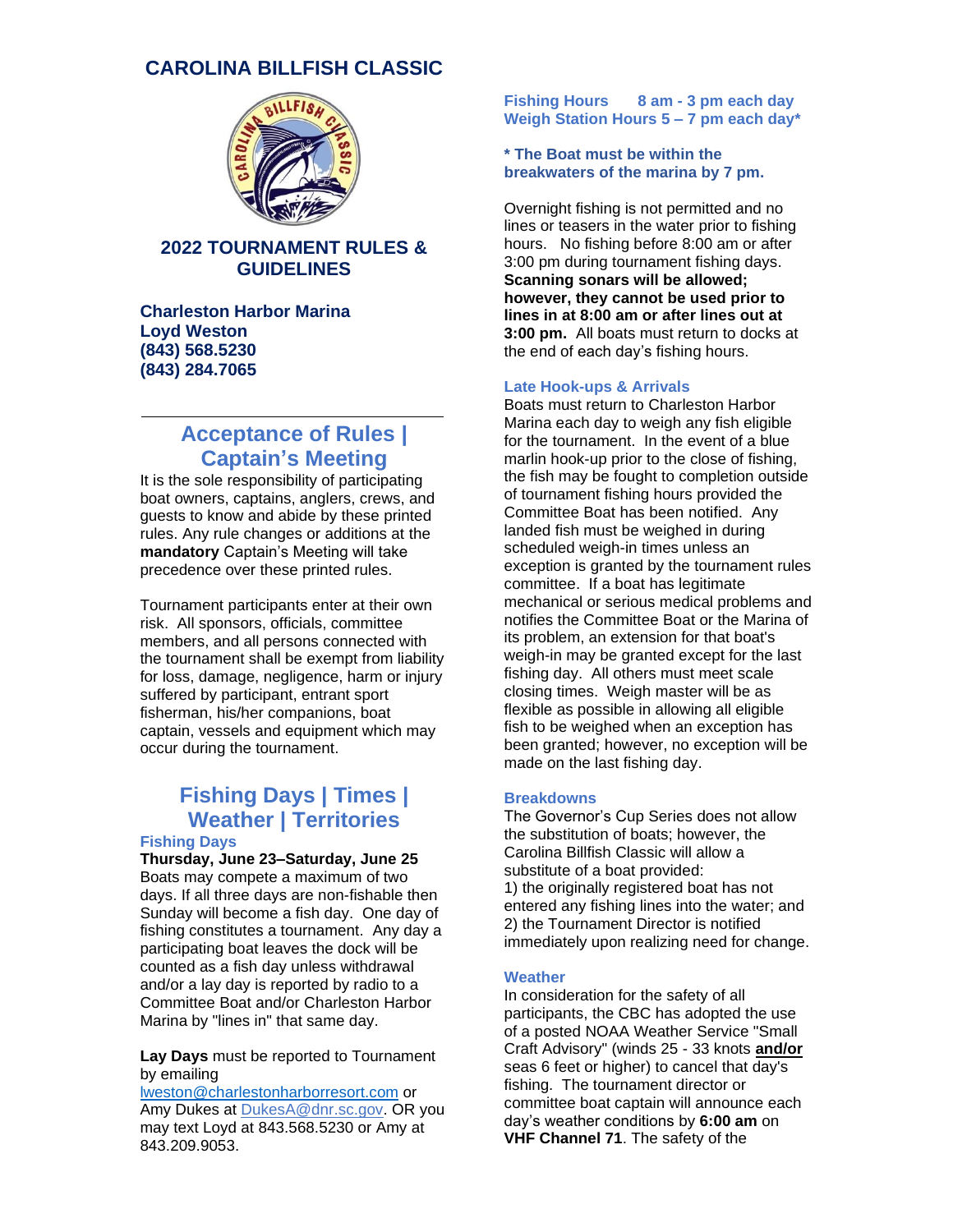participating vessel is ultimately the responsibility of the captain.

### **Territorial Limits**

There are no territorial limits set for this tournament. However, tournament boats must return to Charleston Harbor Marina by the prescribed weigh-in hours to have any boated fish considered for competition. Eligible fish must return on the boat on which it was caught unless an exception is granted by the Tournament Rules Committee.

## **Angling Rules**

All fish must be caught in accordance with all state and federal laws, and under IGFA Rules with the exception of passing rod to qualify to earn SC Governor's Cup points/awards. **In addition, every individual (age 16 and above) aboard the vessel must have a valid official S.C Saltwater Recreational Fishing License in their possession.** After a fish strikes, the rod may be passed to one angler one time as soon as possible. All anglers may have the rod passed one time to them. After the rod has been passed, only the angler is allowed to touch the rod/reel/mainline. Once the leader is brought within the grasp of the crew member or is wound to the rod tip, then the angler may have assistance to catch and release or boat the fish. Series points will accrue towards series awards for these fish. Vessels may provide assistance to other vessels for boating fish. **Violations of state or federal law will lead to disqualification of all fish caught on that fishing day, and the day will be counted as an eligible fish day for the tournament.**

Knowingly fishing on a Fish Aggregating Device (FAD - is defined by NOAA as a floating object(s) that is designed and strategically placed to attract pelagic fish) during a series tournament is prohibited and will lead to disqualification. Burden of proof falls upon the protesting vessel, and clear and convincing evidence must be provided by the protesting vessel to the individual Tournament Rules Committee. Disqualification for fishing on a FAD shall be determined by the Tournament Rules Committee.

#### **Youth Anglers**

Any angler who has not passed his/her 16th birthday by April 1 of the current year may fish in the Youth Angler division. Any angler in this category is in this category *only* (i.e. An Angler that is female and under sixteen

years of age on April 1 of the current tournament year is a *Youth Angler*, not a Lady Angler.)

It is the responsibility of the angler to identify a catch as eligible for the Youth angler award. This is typically done at the time of weigh-in.

#### **Junior Anglers**

Any angler who has not passed his/her 10th birthday by April 1 of the current year may fish in the Junior Angler division. Junior anglers are eligible for all other awards unless they choose not to follow IGFA rules. Those choosing not to follow IGFA rules will only be eligible for Junior Angler awards. Junior Anglers may be assisted as needed to boat a fish for Junior Angler awards only.

# **Eligible Species | Points | Disqualifications**

Eligible Billfish Species in this tournament are Blue Marlin, White Marlin, Spearfish, and Sailfish.

Other eligible species are Dolphin, Wahoo, and Tuna. To remain consistent with the SC Governor's Cup Series, eligible Tuna Species include Yellowfin, Bluefin, Blackfin, and Bigeye*.* 

Dolphin - Creel limit - 10 per angler per day with a limit of 54 per boat per day, with a minimum size limit of 20 inches fork length Yellowfin Tuna - Creel limit - 3 per angler per day with a minimum legal size of 27 inches curved body fork length See current federal size and creel limits for other Tuna species

Wahoo - Creel limit - 2 per person per day Note: Size or creel limits will automatically be changed in SC Governor's Cup Billfishing Series tournaments to reflect changes in federal or state laws.

All registered boats and anglers must be in compliance with vessel registration / documentation and with Federal (HMS Permit) and State Regulations (saltwater fishing license) regarding recreational fishing, as well as SC Governor's Cup Tournament Series Fishing Guidelines.

Per HMS compliance guide published April 2019, anglers fishing from Atlantic HMS permitted vessels and participating in Atlantic billfish tournaments must use only non-offset circle hooks when deploying natural bait or natural bait/artificial lure combinations. A billfish tournament is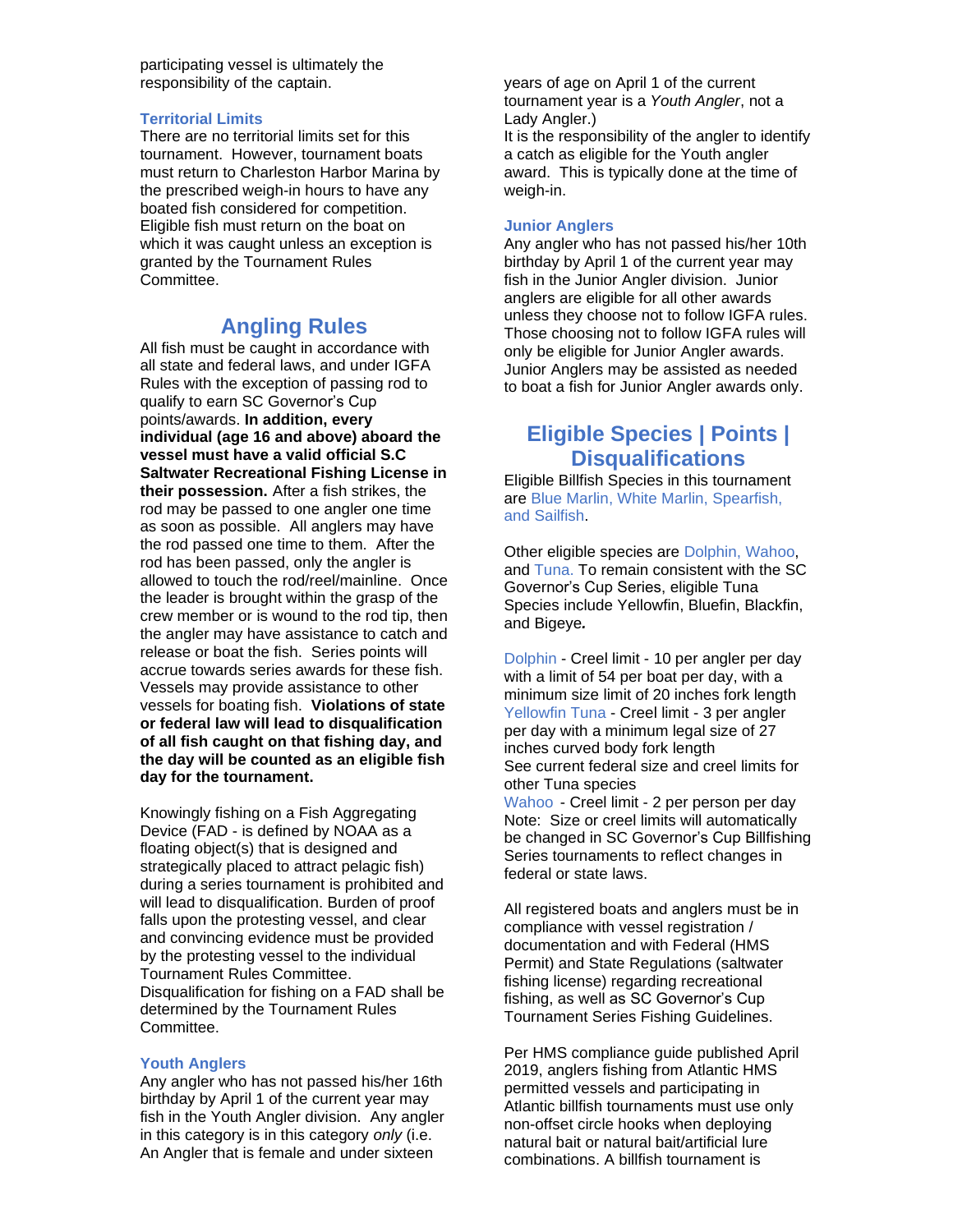defined as any fishing tournament that awards points or prizes for billfishes, even if billfishes are not the main species targeted in the tournament. Billfish tournament anglers may deploy "J"-hooks only if they are fishing with artificial lures.

#### **Catch and Release**

White marlin, sailfish, and spearfish are catch and release only. Tagging is optional and not required for points.

Only blue marlin, white marlin, sailfish, and spearfish are eligible for billfish catch and release points. Billfish boated for any reason will not qualify for release points. Scoring for billfish caught and released in good condition is as follows:

| <b>Blue Marlin</b>  | 600 pts   *If Landed, see<br>below under<br><b>Boating Billfish</b> |
|---------------------|---------------------------------------------------------------------|
| <b>White Marlin</b> | 300 pts<br>Release Only                                             |
| Spearfish           | <b>Release Only</b><br>300 pts                                      |
| Sailfish            | <b>Release Only</b><br>$200$ pts                                    |
|                     |                                                                     |

A billfish is considered caught and points awarded when **all** the following have occurred:

**1)** the leader is grasped by the crew or the leader is wound to the rod tip (a leader may be no longer than 30 feet);

**2)** the billfish is positively identified through digital photography/videography (if species cannot be determined yet it is identified as a billfish, 200 points will be awarded); and **3)** the fish is released in a healthy condition and the fish is no longer attached to the boat/line. Boats should attempt to remove the hook or to sever the leader as close as possible to the hook.

*Federal regulation dictates: 635.21 (a) All Atlantic HMS fishing gears. (1) An Atlantic HMS harvested from its management unit that is not retained must be released in a manner that will ensure maximum probability of survival, but without removing the fish from the water. (2) If a billfish is caught by a hook and not retained, the fish must be released by cutting the line near the hook or by using a dehooking device, in either case without removing the fish from the water.*

#### **Boating Billfish**

Registered anglers will have the option of boating only Blue Marlin over the course of the event, providing the fish meets or exceeds the prescribed tournament minimum length requirement (105"). *Note: 105 inches exceeds the federally* 

*mandated minimum size limit. Should the federal size limit be increased, the minimum size for blue marlin eligible for weighing in S.C. Governor's Cup Series tournaments will be increased automatically to exceed the new minimum size by two (2) inches if required.*

Boats earn One Point per Pound and fraction of a pound for their SINGLE Heaviest Blue Marlin weighed. A minimum size has been set for Blue Marlin (105" – measured in a curved line along the body from the fork of the tail to the tip of the lower jaw).

A billfish may not be brought into the boat unless it is to be brought to the dock for weigh-in. Any boated Blue Marlin must be weighed in at Charleston Harbor Marina.

A penalty of 600 points will be assessed against a boat for each blue marlin brought to the dock not meeting minimum SC Governor's Cup Series size requirements.

A penalty of 600 points will be assessed against a boat for each billfish if it is determined that the fish was boated and subsequently released.

Any billfish gaffed or otherwise injured in an attempt to boat the fish will not qualify for catch and release points.

Additionally, if the gaff crosses the vertical plane of the boat in an attempt to land a blue marlin yet it is unsuccessful, the boat will not qualify for catch and release points.

All landed fish are to be iced or refrigerated until such time as the edible tissue can be processed and the carcass disposed of. Boats landing Blue Marlin will have a maximum of three hours to complete this task after the fish is released by Series staff or Tournament officials.

Boats found guilty of wanton waste of fish taken will be disqualified from earning points in tournament.

### **Points**

Prizes will be awarded to the boat accumulating the most points during the competition.

Boat points are awarded at the time of release or landing (boated). Ties between points are broken by the time of release/landing. The date of the